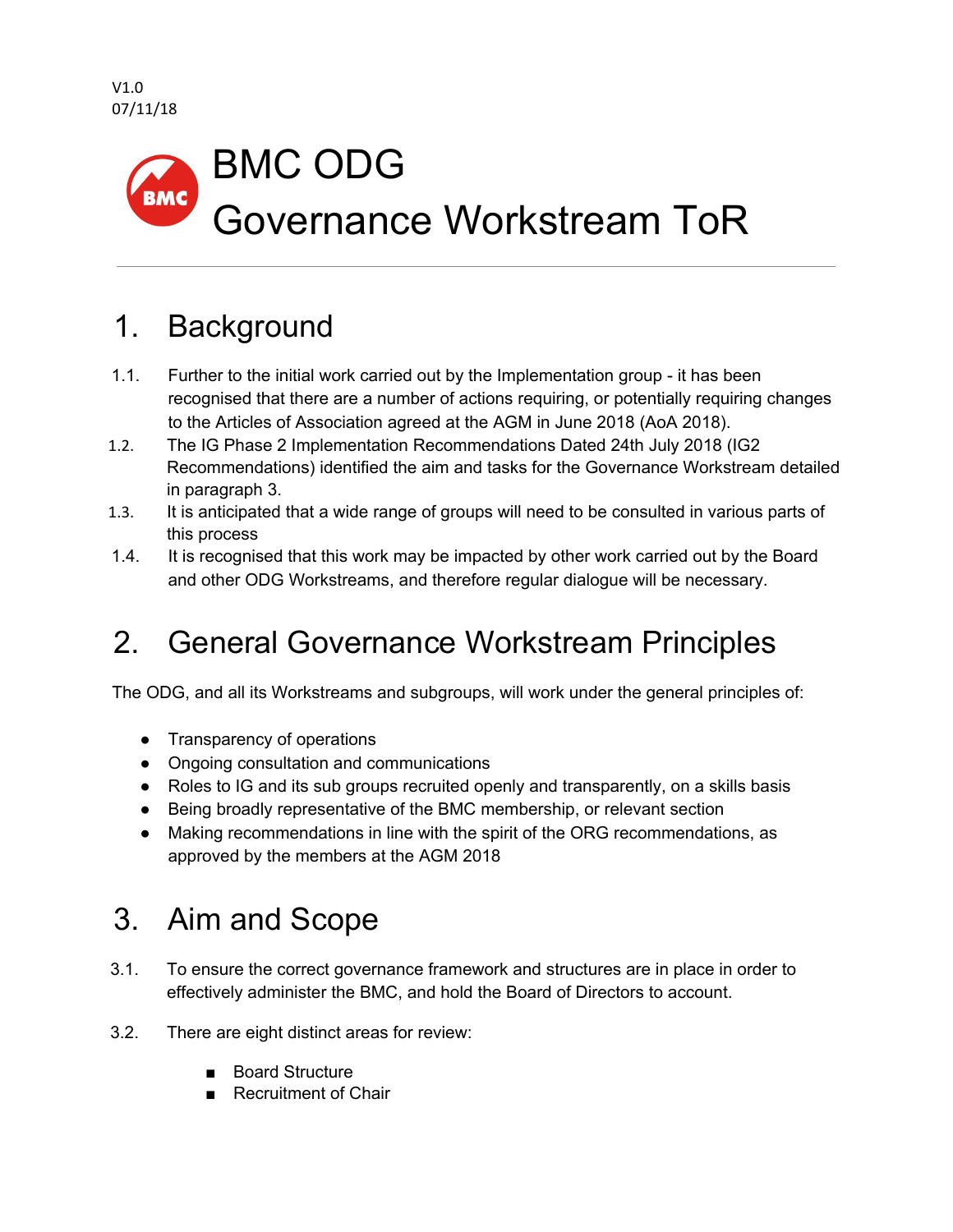V1.0 07/11/18

- National Council Structure
- Memorandum of Understanding (MOU)
- Board Communications
- Legal and Compliance Strategy
- Specialist Committees and Working Groups
- Further updates to articles identified following Phase One
- 3.3. It is expected that this work will result in a rewrite of elements of AoA 2018.

### 4. Objectives

4.1. Review the ORG governance related recommendations and suggest options for implementation to the Board, following consultation with the relevant parties, including National Council.

### 5. Constitution of this working group

4.1 The workstream will be primarily delivered by external legal resources with direction from the Governance Workstream lead.

## 6. Roles and Responsibilities

#### 6.1. ODG

- To engage with the work stream to ensure that the work carried out is in line with the overall thinking of ODG
- To act as a conduit of ideas in order to inform the Board and CEO of potential issues or clarification requirements
- To provide guidance and support on work carried out from other work streams or sub groups
- To bring together the work of the sub groups and work streams into a coherent package of changes in order to discuss with the Board or NC as appropriate.

#### 6.2. Workstream Lead - Andy Syme

- To ensure that spirit of the ORG recommendations is fulfilled in the recommendations and documentations produced
- To attend meetings (face to face or via skype) to work with any Working Groups, and to keep the ODG up to date on progress and next steps